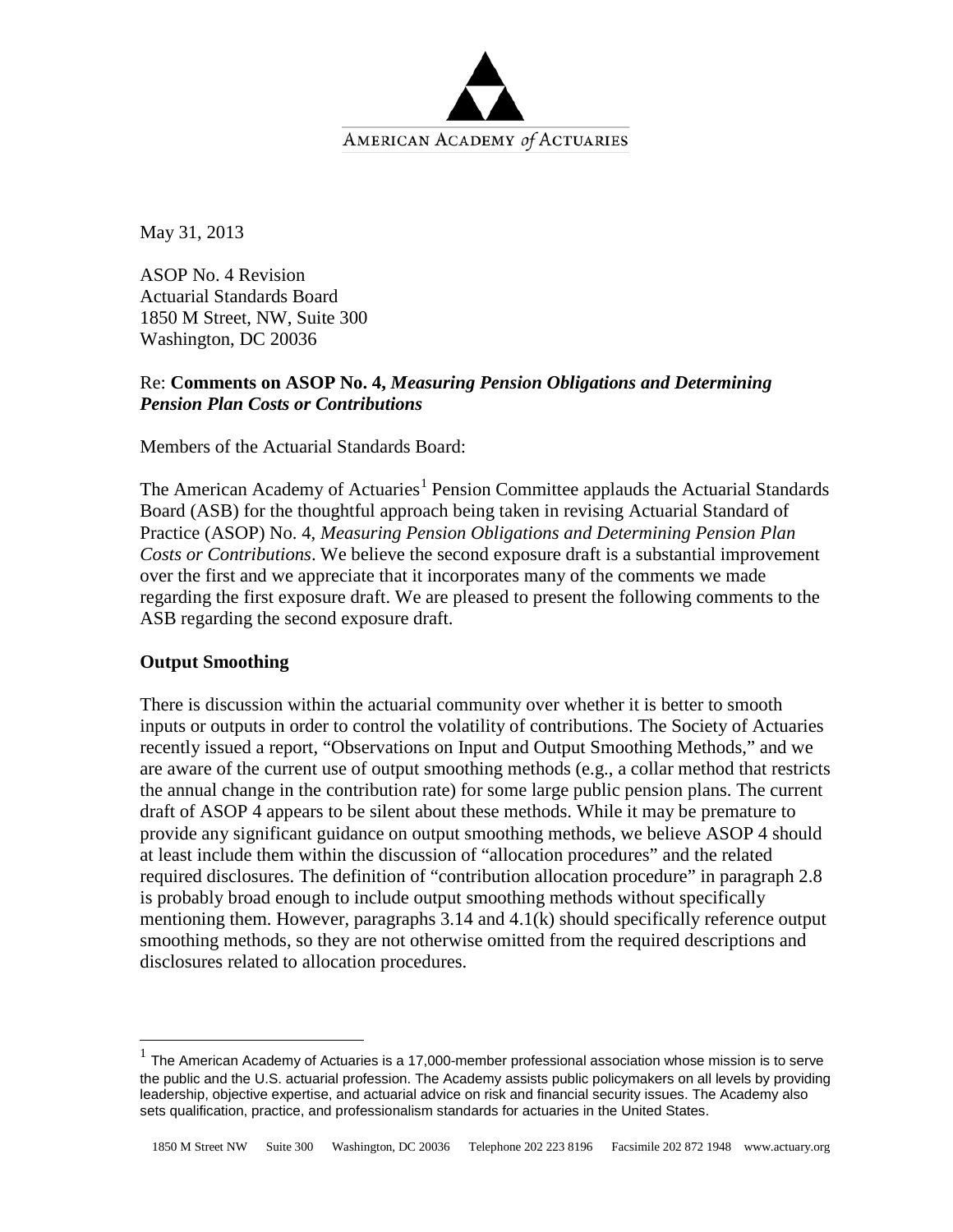We suggest the following language change (in bold) to paragraph 3.14 to accomplish this objective:

3.14 Allocation Procedure – A cost allocation procedure or contribution allocation procedure typically combines an actuarial cost method, an asset valuation method, and an amortization method to determine the plan cost or contribution for the period. **A contribution allocation procedure may also employ output smoothing methods to control the volatility of contributions.** When selecting a cost …

With respect to paragraph  $4.1(k)$ , the discussion of disclosures that follows includes suggested language incorporating all of our comments, including those regarding output smoothing.

### **Disclosures**

### *Paragraph 4.1(k)*

Paragraph 4.1(k) requires the actuary to disclose (when relevant and material) a description of the contribution allocation procedure, with an additional disclosure if the unfunded actuarial accrued liability (UAAL) is expected to increase at any time during the amortization period.

Identifying an increasing UAAL over the entire amortization period may be difficult for any plan that uses multiple amortization bases. We suggest that a qualitative description of the operation of the method in general may be more appropriate, combined with a quantitative statement about the immediate net amortization payment.

For example, under typical assumptions, 20-year level-percent-of-pay amortization has negative amortization for about three years, meaning that the UAAL for each layer will increase before it starts to decrease. Making any sort of qualitative assessment of the progression of the UAAL is not typically done and could require significant additional work, particularly when there are many amortization layers with varying original and remaining amortization periods.

However, we note that it would be reasonably easy and informative to:

- (1) state that each new UAAL layer will grow for a few years before declining, and
- (2) disclose whether the current net amortization payment is sufficient to cover the interest on the UAAL (thereby keeping the UAAL from increasing). However, we believe the assessment of whether the UAAL increases should be made on the entire contribution allocation procedure as discussed below. Such a disclosure may be better incorporated in paragraph 4.1(m).

Accordingly, we suggest paragraph 4.1(k) be modified to read as follows: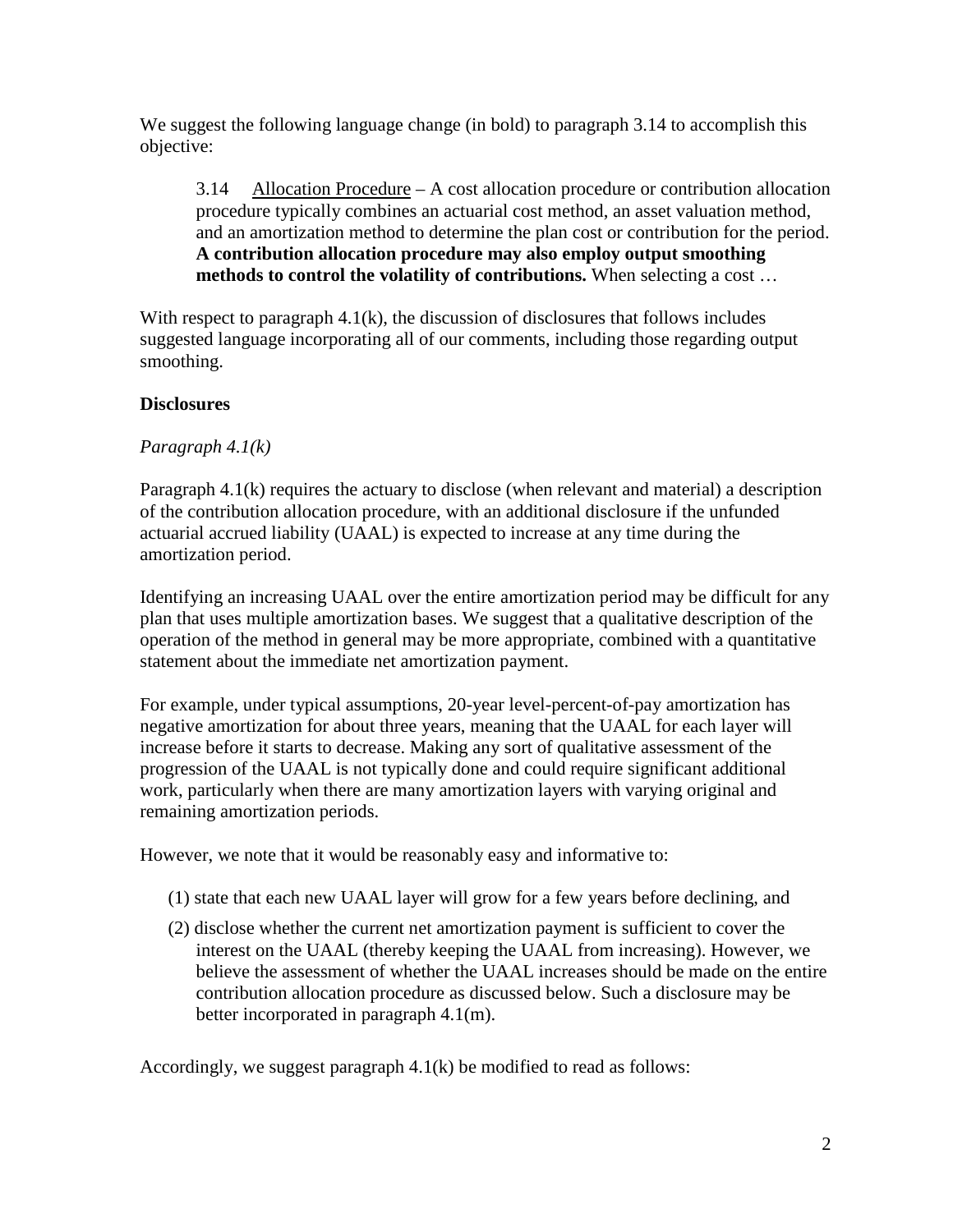k. a description of the cost allocation procedure or contribution allocation procedure including a description of the **actuarial cost method, asset valuation method,** amortization methods**, output smoothing methods,** and any pay-as-you-go funding (i.e., the intended payment by the plan sponsor of some or all benefits when due). **The description of the amortization methods used in a contribution allocation procedure should include an additional disclosure if the principal of any individual amortization base is expected to increase at any time during the amortization period (sometimes described as negative amortization), or if the principal is never expected to be fully paid (for example, if the amortization period is reset each year).** For purposes of this section, the actuary should assume that all contributions will be made when due.

Further, we believe the intent of paragraph  $4.1(k)$  in the exposure draft was to require disclosures for plans with negative amortization, but that it was not intended to (nor should it) require additional disclosures for plans using cost and contribution allocation procedures that are prescribed by law as defined in paragraph 2.20 (including approaches that are chosen from among prescribed options). For example, expected future changes in PPA segment rates, either due to the expansion of the MAP-21 corridors or due to the operation of 24-month or 25-year averages, should not require disclosures under this section, even if they are anticipated to lead to increases in the UAAL. To the extent the requirement to identify an increasing UAAL remains in paragraph 4.1(k), it should be made clear that the statement that "the actuary should assume that all assumptions will be realized" should be, when applied to PPA interest rates, interpreted as meaning the effective interest rate should be assumed to remain unchanged.

#### *Paragraph 4.1(m)*

Under paragraph  $4.1(m)$ , the actuary is required to disclose the qualitative assessment required under paragraph 3.14.2 of the impact of the plan's contribution allocation procedure on future expected plan contributions and the plan's funded status. For any contribution allocation procedure that produces a range of values, the actuary is required to further disclose his or her understanding of the sponsor's funding policy as used to make the qualitative assessment.

With respect to the implications for future contributions for private plans, we reiterate the view expressed above under 4.1(k). Specifically, the operation of prescribed approaches, such as PPA segment rates, should not be factored into this disclosure because the disclosure should be focused on the allocation procedure rather than the rules under which this procedure must operate. The statement contained in 4.1(k) in the exposure draft that "the actuary should assume that all assumptions will be realized" should be included in this section with the clarification that it means that assumptions will remain the same. For example, when applied to PPA interest rates, it should be clear it means the effective interest rate remains unchanged for the purpose of determining future implications.

We are pleased with the removal of projected quantitative assessments of the implications of the contribution policy, but we believe that some short-term quantitative assessments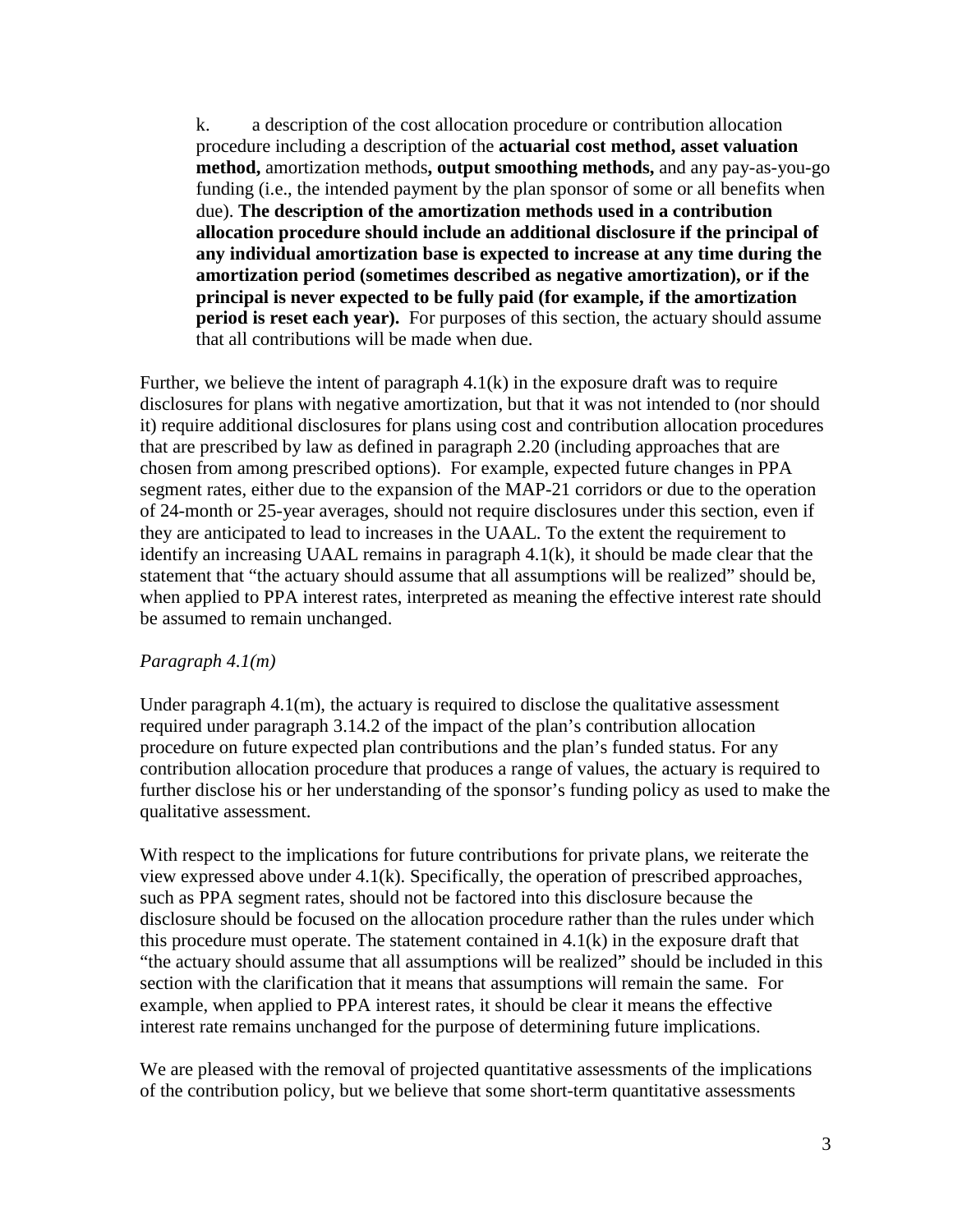would be beneficial, particularly for public and multiemployer plans. We believe these assessments would be simple to produce.

For methods that are not prescribed by law (as defined in paragraph 2.20), we suggest that 4.1(m) be expanded (or another subparagraph added) to require a disclosure when the contribution resulting from the contribution allocation procedure, sponsor funding policy, or the amount of contribution set by contract or law, is less than sufficient to cover the normal cost plus interest on the unfunded actuarial accrued liability. We suspect that while many plans in the public sector would be required to make this disclosure, there will be significant variation in the degree to which the UAAL would be expected to increase. Accordingly, we suggest that, when required, this disclosure include the dollar amount and percentage by which the UAAL is expected to increase in the next year (excluding the effect of asset smoothing, which is addressed as a separate disclosure in the next paragraph).

For plans that use a smoothed actuarial value of assets to determine the contributions to the plan, we recommend a separate disclosure of such difference, as well as the amount of that difference that is scheduled to be recognized in the actuarial value (and thus the UAAL) in the next year. However, we believe the additional disclosure should not be required whenever the difference between actuarial and market value does not exceed a modest threshold. We suggest a threshold of 10 percent in order to exempt the modest differences produced by single employer PPA compliant approaches.

We believe that, taken together, these disclosures will allow an evaluation of the overall effect of the contribution policy for the next year as well as the separate effects of the asset smoothing method and the other elements of the contribution allocation procedure.

## *Paragraph 4.1(s)*

Paragraph 4.1(s) requires a description of changes in assumptions and methods from the immediately preceding measurement period and, for those assumptions not set by law or another party, an explanation of the information and analysis that led to the change.

We believe it should be sufficient for the purposes of making the required disclosure to state that the change was based on guidance from the principal or plan sponsor (e.g., anticipated changes in pay practice or workforce planning) or to reference a separate document that contains this rationale. We believe this is essential because the reasons for changes may be confidential and required disclosure of such information may prevent principals from using or being forthcoming with actuaries. The ASOP should be clarified to explicitly permit such approaches.

## **Definitions**

Section 1.1, *Purpose*, defines the term "plan" as referring to a defined benefit pension plan. We recommend the term be explicitly defined in the Definitions section of the ASOP. (Further, the ASOP is not consistent in this usage, as it uses the term "pension plan" occasionally throughout the remainder of the document.)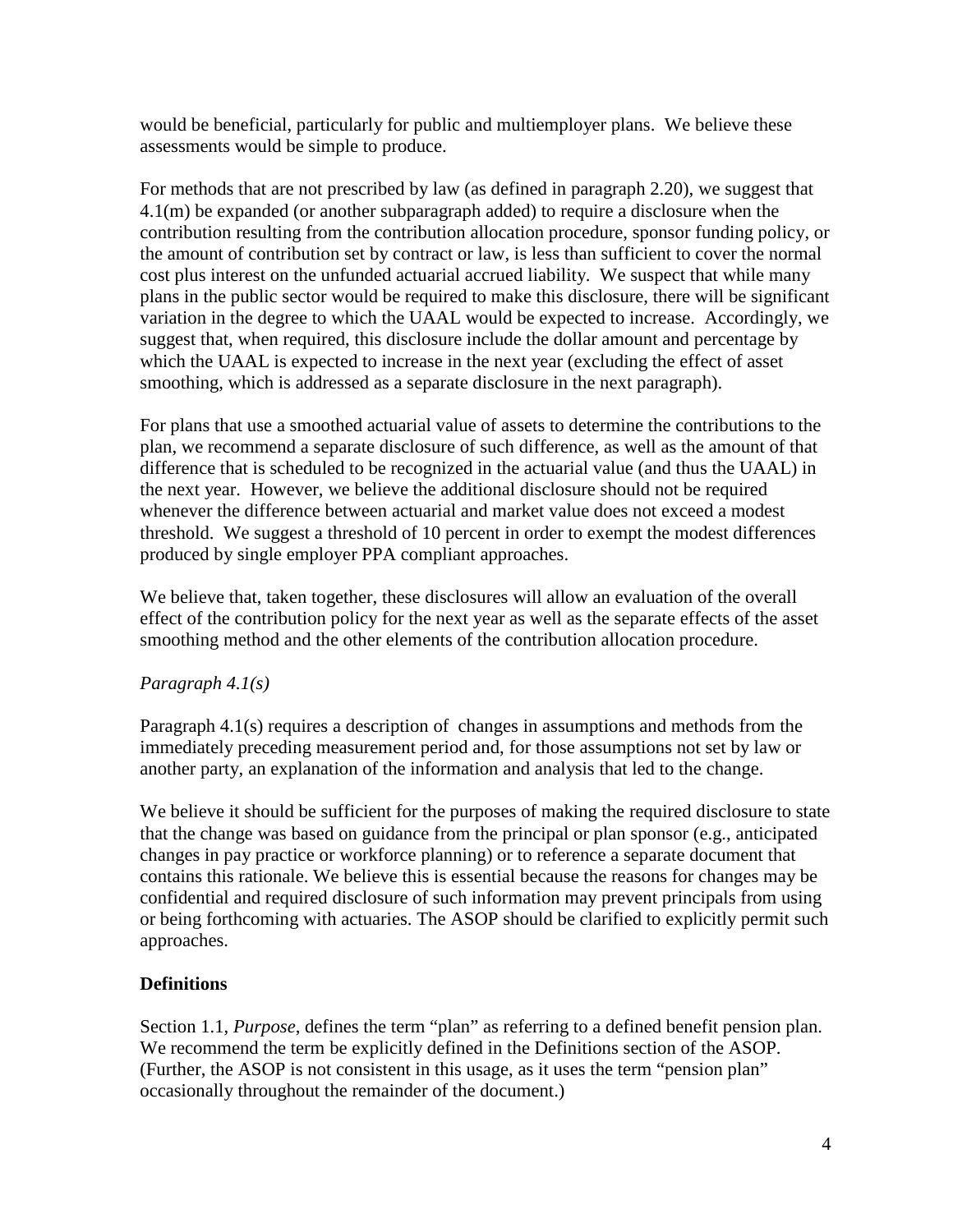We recommend the definitions for Actuarial Present Value (2.3) and Actuarial Present Value of Projected Benefits (2.4) be revised to explicitly incorporate discounting, since it is so integral to the concept of a present value.

We recommend the definitions for Contribution Allocation Procedure (2.8) and Cost Allocation Procedure (2.10) be revised to include mention of an asset valuation method and an amortization method, so that these procedures include an actuarial cost method, an asset valuation method, and an amortization method. Note that paragraph 3.14 states this explicitly. The definitions should be revised to be consistent with paragraph 3.14.

The definition of Market-Consistent Present Value (2.14) describes a level of purity that is rarely achieved in practice. We recommend the standard acknowledge this by noting that the degree of market consistency might vary among the different assumptions used in the measurement. In addition, we suggest that the first sentence of paragraph 2.14 be changed to read, "An actuarial present value that is **estimated to be** consistent with …" to emphasize the judgment involved in such a measurement.

Further, the *General Procedures* (3.2(l)) requires the actuary to select a cost/ contribution allocation procedure. But the procedures separately require the actuary to select an actuarial cost method  $(3.2(k))$  and an asset valuation method  $(3.2(g))$ . We recommend the *General Procedures* be revised to explicitly require the selection of all three components of a cost/contribution allocation procedure (actuarial cost method, asset valuation method, amortization method) or, alternatively, that the actuary simply be required to select a cost/contribution allocation method (based on the revised definition suggested above).

## **Other Suggestions**

The first and fourth bullets in the Background section on pages v and vi reference the term "economic value," but do not define it. This term is not well-defined within the actuarial community and should be avoided in the document, even in casual use outside of the standard itself. We believe its use in the Background section is as a synonym for "marketconsistent present value," which is defined within the ASOP. We recommend the use of the latter term for consistency and clarity.

We recommend that the third sentence in the paragraph following the itemized list in paragraph 3.5.3, *Other Valuation Issues*, be revised to read "For example, if the purpose of the measurement is to estimate a market-consistent present value of the plan **benefits**, using alternative procedures to capture the impact of asymmetric plan provisions may be appropriate." Plan provisions do not have present values; only the *benefits* determined in accordance with plan provisions have present values.

We also noted two strictly typographical and formatting errors:

- 1. Paragraph 3.5.1, *Adopted Changes in Plan Provisions* is missing a closing parenthesis after "legally binding authority."
- 2. The first and second paragraphs on p. 12 (part of paragraph 3.14.1 following the bullets) should be indented to line up with the text "Examples of such circumstances